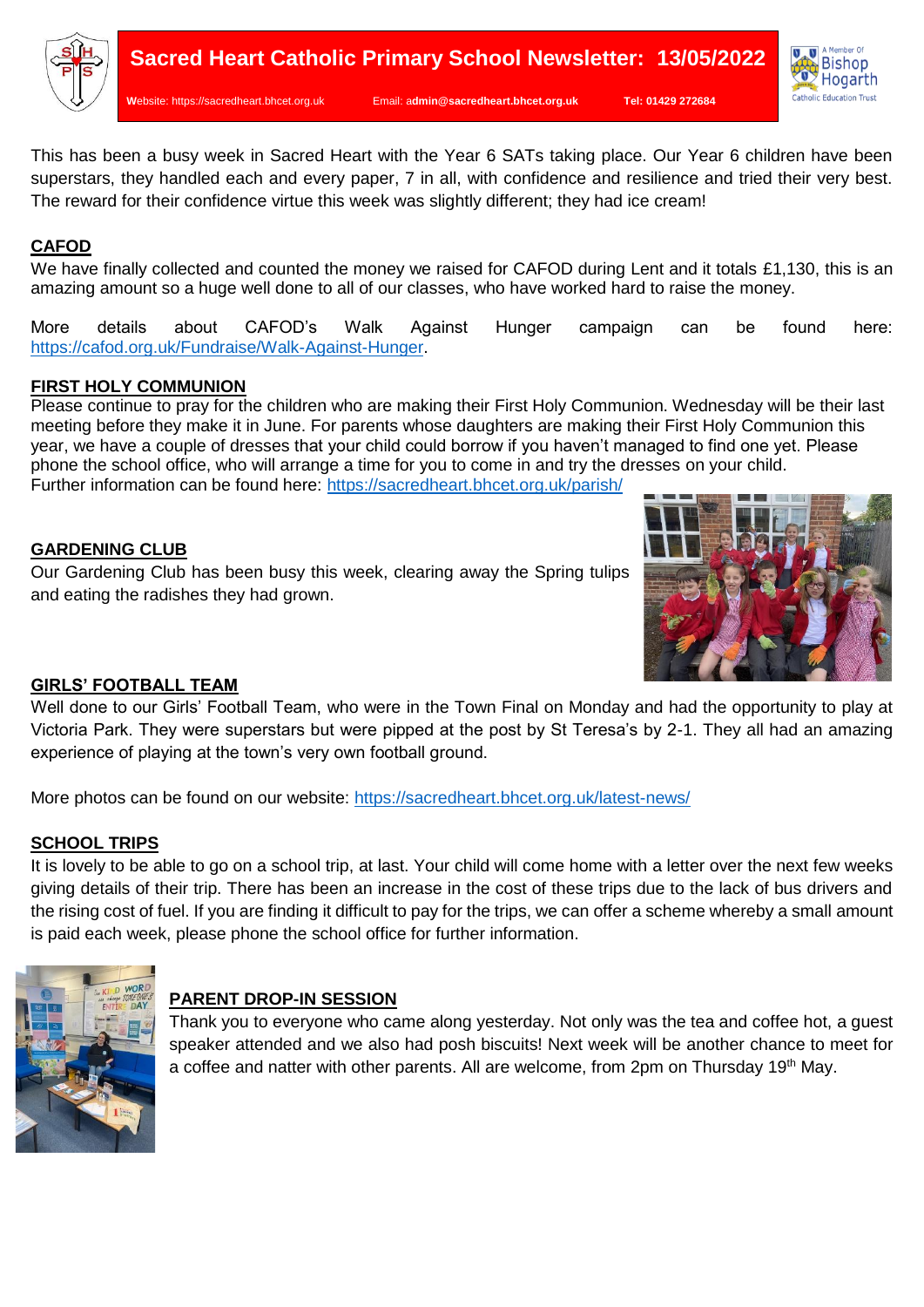#### **THE BIG PLASTIC COUNT**

Next week, we will be joining thousands of homes and schools, across the country, taking part in The Big Plastic Count. So, we are asking all our children and parents/carers to support us and get counting too!



Greenpeace's Big Plastic Count aims to uncover the truth about how much household plastic we throw away and how much is really recycled. The evidence

gathered will be crucial to convince the government, big brands and supermarkets to finally take ambitious action on plastic packaging.

On each class Dojo page, a letter has been uploaded giving instructions on how to tally all the plastic packaging



you throw away for one week from 16-22 May, then submit your results on The Big Plastic Count website. With a personalised link, each household can easily submit their results to their child's year page online.

The more people that take part, the more evidence Greenpeace will have to reveal the true scale of the plastic problem. This will give them more power to push for the ambitious change that is urgently needed.

## **OLD BOARD GAMES**

If you have any board games that you and your family no longer play with, would you consider donating them to school? We would love the opportunity for children to play board games, so any that you no longer need would gratefully be received. Please drop off at the school office or hand them to a member of staff on the school gate.

### **SCHOOL LOTTERY**

What would you do with £25,000? Buy a car? Go on a family holiday? Even purchase a new house? Well one person could win £25,000 every week if you become part of our school lottery. There is a guaranteed prize each week for someone in our school and then a further chance of winning £25,000 in a separate draw every week. In addition they are offering a further prize draw on 25<sup>th</sup> June to win a £100 B&Q gift card. Further details can be found here:<https://www.yourschoollottery.co.uk/>and search Sacred Heart. All money raised goes towards school funds. You need to be in it to win it!

### **VIRTUE FRIDAY**

Well done to the children who were chosen for our Virtue Friday hot chocolate. This week we were looking at the Virtue **confidence;** this ties in with the Year 2 and Year 6 children in particular with sitting their SATs. These children had been chosen for demonstrating confidence in all that they have done this week. The balloons have survived yet another week! We are hoping that they will still be standing until half term. More photos of the hot chocolate can be found on our website:<https://sacredheart.bhcet.org.uk/latest-news/>